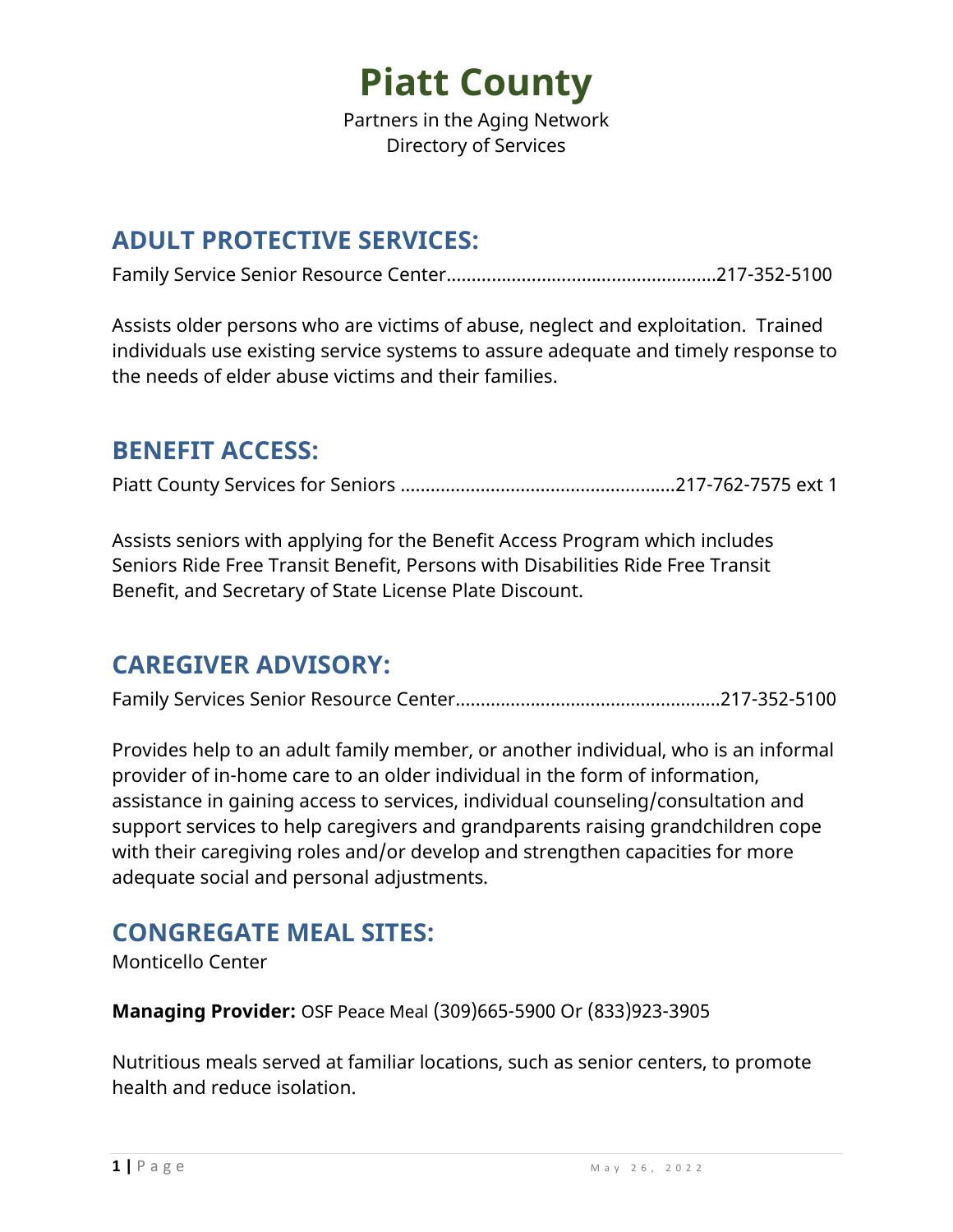### **Piatt County**

Partners in the Aging Network Directory of Services

#### **COMPREHENSIVE CARE COORDINATION (CCU):**

Care Horizon, Inc……………………….…………………………... 217-384-3360 Or 877-626-7911

If you are in need of services, a Case Manager will come to your home and talk with you and your family about your needs and what services are available to meet those needs. An older person in need of services would first meet with a case manager to discuss what kinds of activities he or she can do on their own, as well as those that would require help. The case manager can then identify services that could help the client continue living in their own home. For instance, an individual may need home-delivered meals or transportation to doctor appointments, help with medications, household chores or bathing. The case manager can help arrange these services in a "package" so that the older person can continue to live independently. The case manager is key to developing a plan of care and linking with other agencies that actually provide the care. Designed to help the older person stay in their home as long as possible.

#### **DISABILITY SERVICES:**

\*Not an ECIAAA Funded Service PACE Center for Independent Living………………………………………………….217-344-5433

Provides assistance to persons with disabilities. Centers for Independent Living are community-based, non-residential non-profit organizations by and for persons with disabilities, that help people with disabilities achieve maximum independence in work, school, housing and every other part of life.

#### **HOME DELIVERED MEALS:**

Peace Meal ……………………………………….………………….(309)665-5900 Or (833)923-3905

Nutritious meals provided to older persons who are home-bound because of illness, physical or mental impairment or otherwise isolated.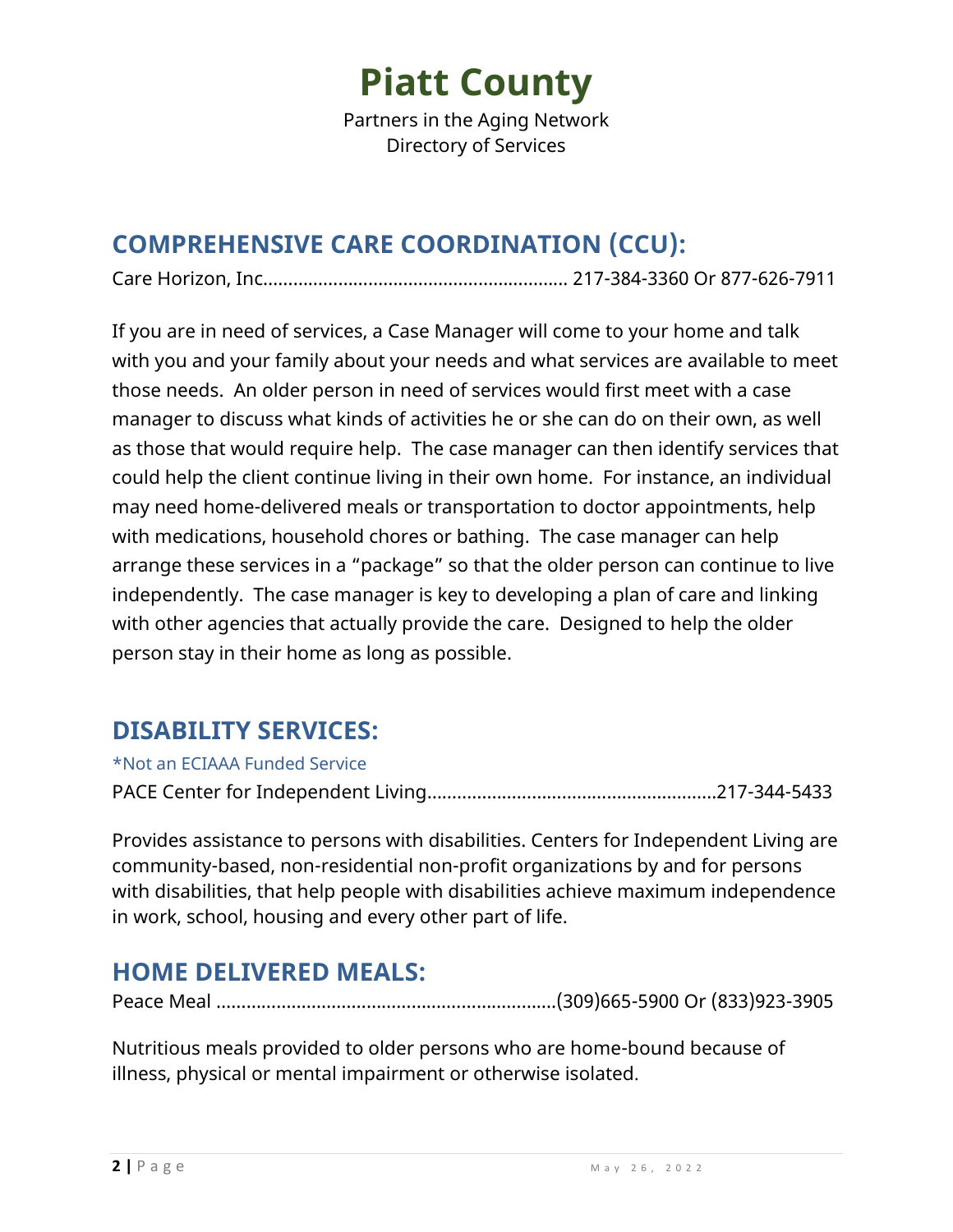# **Piatt County**

Partners in the Aging Network Directory of Services

#### **LEGAL SERVICES:**

Land on Lincoln Legal Assistance …………………………217-356-1351 Or 1-800-747-5523

Advocates for and provides assistance with basic civil needs of an older person. Assistance can be provided to help in cases of elder abuse and neglect, financial exploitation, consumer fraud, landlord/tenant relationships and public benefit programs. Criminal, real estate and damage award cases cannot be handled by legal assistance.

#### **LONG-TERM CARE OMBUDSMAN:**

East Central Illinois Area Agency on Aging……………...309-829-2065 Or 800-888-4456 **Ryan Gannaway ext. 1227**

Designed to protect the rights and needs of older persons living in a long-term care facility (nursing home). The Ombudsman receives, investigates, and resolves complaints while protecting the resident's privacy.

#### **RESPITE SERVICES:**

Care Horizon, Inc……………………….………………….……....217-384-3360 Or 877-626-7911

Provides temporary, substitute care or supervision of a functionally impaired person. Allows the primary caregiver time away to complete other tasks without disruption of the care of the individual.

### **SENIOR INFORMATION SERVICES/COORDINATED POINT OF ENTRY:**

Piatt County Services for Seniors ……………………………………………….217-762-7575 ext 1

Provides information to help maintain seniors in the least restrictive environment. Directs callers to agencies that can provide the services they need.